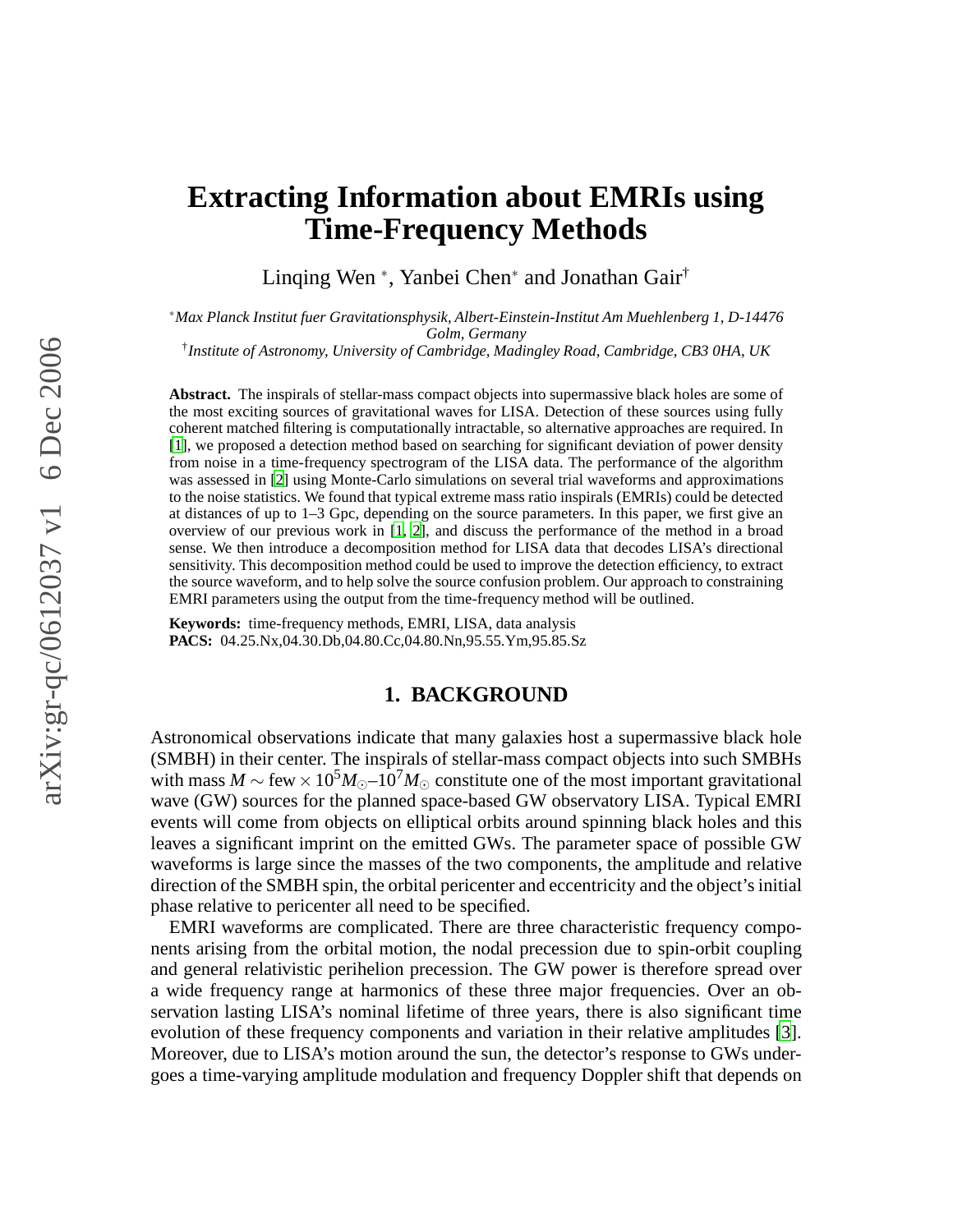the source direction. The signal-to-noise ratio (SNR) of a "typical" EMRI event (e.g., a  $10+10^6$  *M*<sub> $\odot$ </sub> system at 1 Gpc) is large if we can perform an optimal search using coherent matched filtering. However, the signal power in each Fourier frequency bin is very small, given the signal's large frequency spread over  $N \sim T f \sim 10^5$  bins.

Study has shown that detection of EMRIs using the optimal fully coherent matched filtering is computationally impossible [\[4\]](#page-9-3), so alternative search techniques are required. A semi-coherent matched filtering algorithm has been proposal as an alternative [\[4\]](#page-9-3). This involves matched filtering on short segments of the data, that are as long as is allowed using reasonable computational resources. The power in these segments is then added incoherently over the entire data stretch. Preliminary results for this search [\[4\]](#page-9-3) suggest that the LISA EMRI detection rate will most likely be dominated by inspirals of  $\sim 10$ *M*<sub>⊙</sub> BHs onto ~ 10<sup>6</sup>*M*<sub>⊙</sub> SMBHs, and could be as high as ~ 1000 in 3–5 years within  $\sim$  3.5 Gpc.

In this paper, we first in Section [2](#page-1-0) give an overview of the time-frequency method we proposed and studied previously [\[1,](#page-9-0) [2](#page-9-1)]. We then discuss the performance of the method compared to the (semi) coherent search in Section [3.](#page-2-0) In Section [4,](#page-3-0) we discuss the information about an EMRI event that we can extract using the time-frequency method. In particular, we introduce a simple decomposition method to decode the directional sensitivity. We also outline the information about the dominant frequency components and their evolution, and the evolution of GW power, that can be derived from the data once a detection is made. We outline possible applications in Section [5.](#page-8-0)

#### **2. A TIME-FREQUENCY METHOD TO DETECT EMRIS**

<span id="page-1-0"></span>In [\[1](#page-9-0), [2\]](#page-9-1), we proposed an alternative method for EMRI detection based on the incoherent summation of power in a time-frequency plane. The t-f power spectrum is produced by dividing the data into segments of equal duration and carrying out a Fast Fourier Transform (FFT) (or alternative spectral decomposition technique) on each. In the lowfrequency regime, LISA can be regarded as a network of two Michelson interferometers (denoted *I* and *II* here), rotated at 45 degrees relative to one another [\[5](#page-9-4)]. The power spectrum of the detector is defined for each time segment *i* and frequency bin *k* as,

<span id="page-1-1"></span>
$$
P(j,k) = 2\frac{|d_k^{Ij}|^2}{\sigma_{Ik}^2} + 2\frac{|d_k^{IIj}|^2}{\sigma_{IIk}^2},
$$
\n(1)

where  $d_k^{I,j}$  $k_k^{I,J}$  denotes the Fourier amplitude of the *j*-th segment of data from the *I*-th detector,  $\sigma_{lk}^2$  is the expected variance of the noise,  $n_k^l$  $k<sub>k</sub>$ , in the *I*-th detector at frequency bin *k*, assuming the noise is stationary and Gaussian. Our noise model includes the unresolvable background from white dwarf - white dwarf binaries in the usual way [\[3](#page-9-2)]. In [\(1\)](#page-1-1), the powers of the two data streams have been added directly. This is optimal based on the maximum likelihood ratio if we have no information about the detector's response and simply assume that the signals included in these two data streams are statistically independent from one other.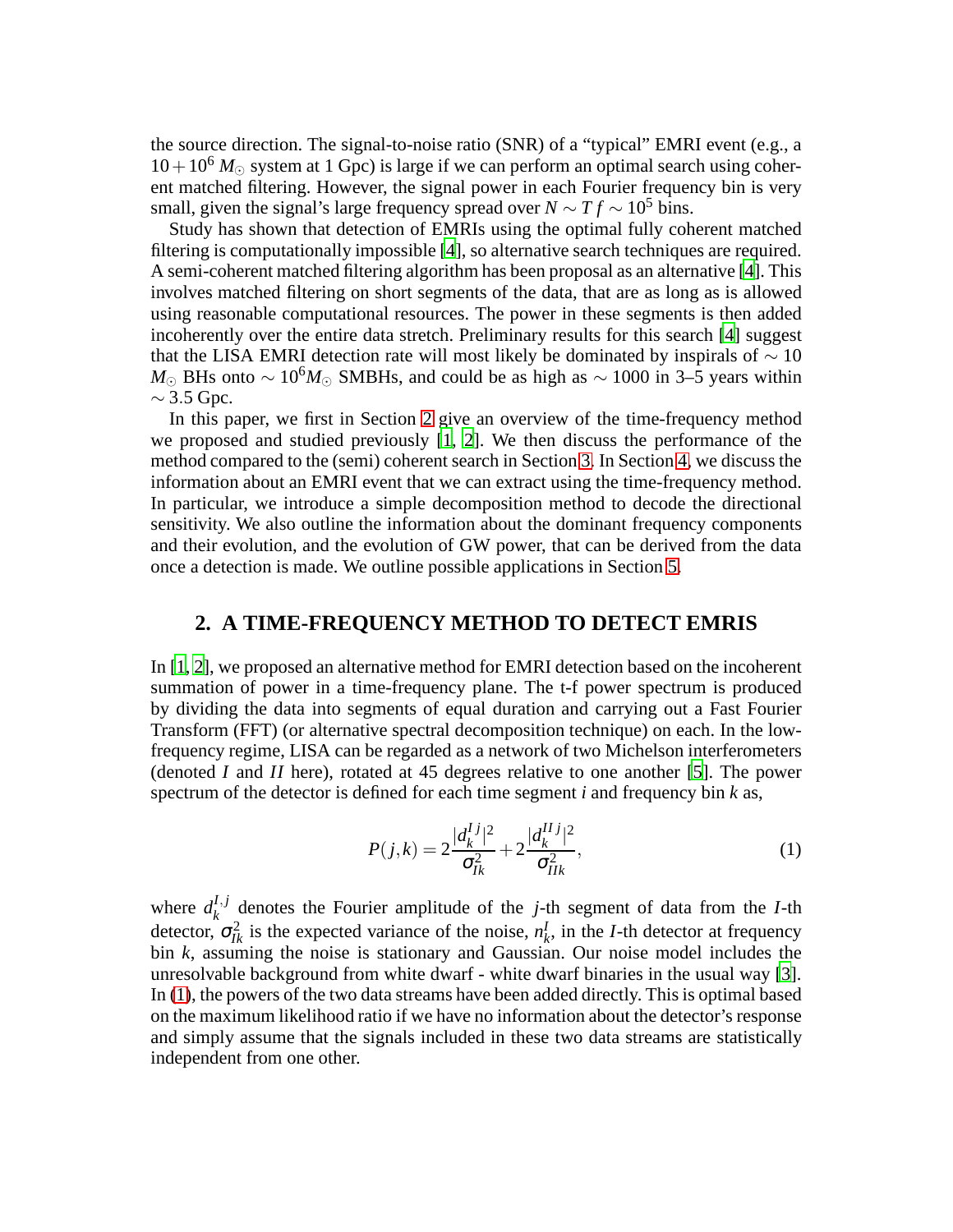The strategy is then to calculate the power "density",  $\rho(i,k)$ , by computing the average power within a rectangular box centered at each point (*i*, *k*),

$$
\rho(i,k) = \sum_{a=-n/2}^{n/2} \sum_{b=-l/2}^{l/2} P(i+a,k+b)/m,
$$
\n(2)

<span id="page-2-1"></span>where *n*, *l* are the lengths of the box in the time and frequency dimension respectively and  $m = n \times l$  is the number of data points contained in the box. To search for a possible signal, we vary the size of the box, and for each choice of  $n$  and  $l$ , we search for any points at which  $\rho(i,k)$  exceeds a threshold determined by a specified false alarm probability set equal for all boxsizes (i.e., we assume an equal chance for any particular clustering of the signal in time and frequency). A detection occurs when one such event happens in any one box size, (see [\[2](#page-9-1)] for details). This approach is very similar to the 'excess power' technique used in LIGO data analysis [\[6](#page-9-5)], which was designed to search for significant clustering of excess power in the data caused by a source of unknown waveform, but in a given window of time and frequency. Our method gives a simple estimate of the power density at each point of the time-frequency plane and therefore helps to trace the signal power along the source trajectory.

#### **3. PERFORMANCE OF THE TIME-FREQUENCY METHOD**

<span id="page-2-0"></span>The performance of the time-frequency method can be estimated as follows. When the time-frequency window is "wrapped tightly around" most of the signal power, the accumulated signal power increases in proportion to *m*, the size of the window, but the noise power is a  $\chi^2$  distribution with  $4m$  degree of freedom, the mean and standard deviation of which are  $4m$  and  $\sqrt{8m}$  respectively. The SNR therefore scales with  $\sqrt{m}$ and can be written as

$$
SNR_{TF} \sim \frac{\rho_m^2}{\sqrt{8m}}\tag{3}
$$

where  $\rho_m^2$  is the optimal SNR<sup>2</sup> if we performed matched filtering on the signal within the time-frequency window in consideration.

The required SNR for a detection via this time-frequency method compared to the fully coherent method can be understood as follows. In the absence of a signal, the output of a matched filter is a Gaussian with zero mean and variance  $\rho_m$ . The presence of a signal increases the mean to  $\rho_m^2$  and therefore the SNR is  $\rho_m$ . If *m* is large, the output of the time-frequency search in equation [2](#page-2-1) in the absence of signal will also be approximately Gaussian, with mean 4 and variance 8/*m*. The presence of a signal enhances the mean by  $\rho_m^2/m$ . Thus, for a given FAP, the optimal SNR required for detection by the time-frequency search,  $\rho_{TF}$ , and the optimal SNR required for detection using fully coherent matched filtering,  $\rho_c$ , are related by

$$
\frac{\rho_{TF}}{\rho_c} \sim \frac{(8m)^{1/4}}{\rho_c^{1/2}}
$$
 for a given FAP. (4)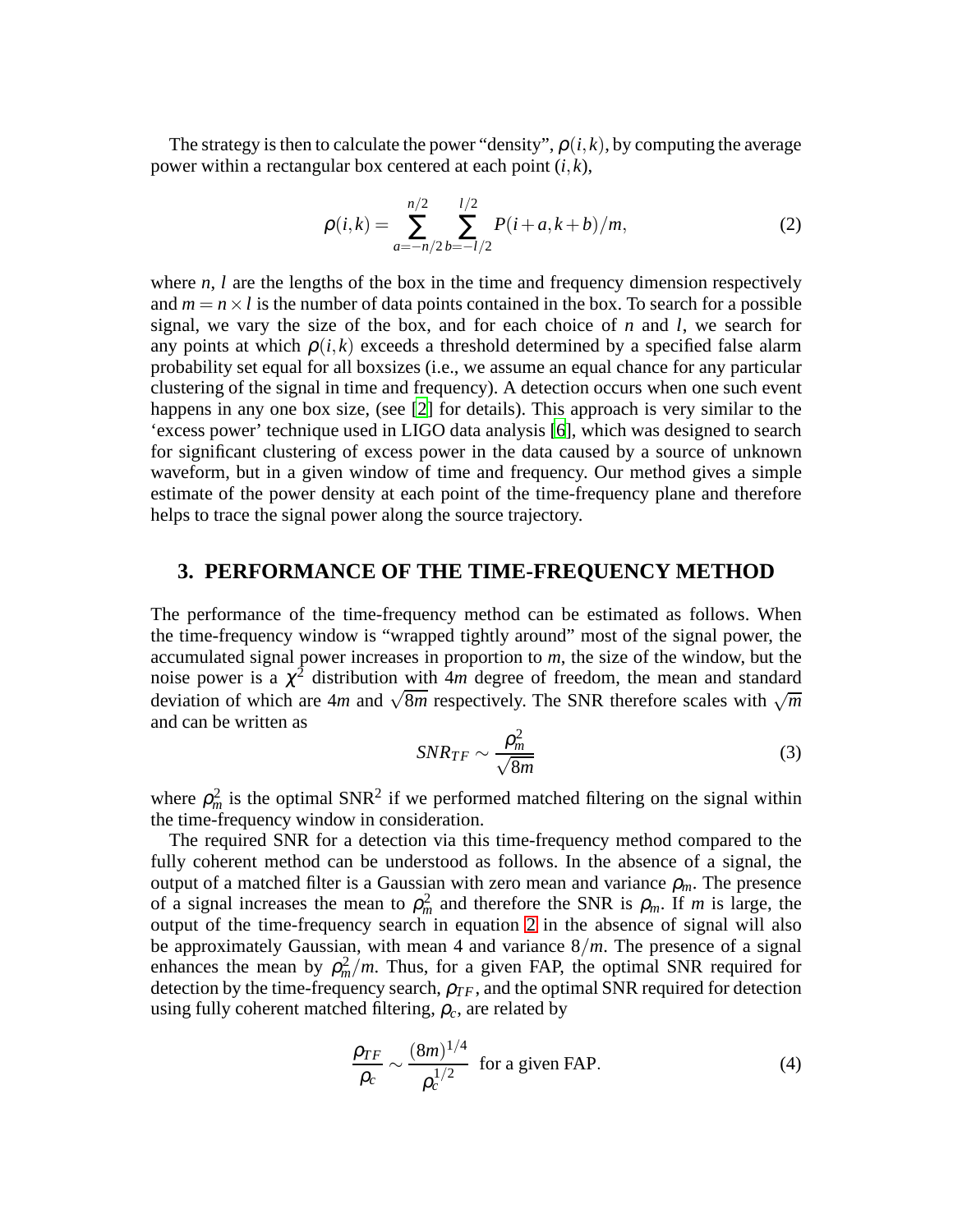The *m* values for a typical source are around 200–1000. We note that this is under the approximation of a large window size and assuming we have included roughly all of the signal power. We have also not taken account of the number of trials needed to find the source in either case. In the limit where a signal is uniformly distributed over the whole time-frequency plane, the performance of the time-frequency method is at its worst compared to the coherent method. However, in another limit, not reflected in the preceding equation, for a monochromatic source, the time-frequency method can perform almost as well as the coherent method (provided we somehow know to use a box with  $m = 1$ , and that the coherent method still needs to use the power at the end of the data stream for detection). In summary, the time-frequency method works better when the signal power is well localized. The actual performance depends on how well we can find a window that encloses most of the signal power to maximize the SNR.

The detection efficiency of the time-frequency method has been studied in detail in our previous work [\[2\]](#page-9-1), where only rectangular t-f windows were used for simplicity. We used in our simulation a wide range of possible EMRI signals from the 'numerical kludge' approximation [\[7](#page-9-6), [8,](#page-9-7) [9](#page-9-8)]. We find that this algorithm is able to detect many different EMRI events out to distances of 1–3 Gpc, depending on the source parameters. In an untargeted search, a typical source can be detected at 2 Gpc with a detection rate of 60% at an overall false alarm probability of 1%. Lower eccentricity sources, which have less frequency spreading, can be detected as far away as 3 Gpc with a detection rate of 50% at the same overall FAP. The reach of the search can be extended by increasing the allowed FAP or by using a targeted search. By comparison, the semi-coherent matched filtering algorithm [\[4](#page-9-3)] can reach  $\sim$  4.5 Gpc for an overall FAP of 1%, but at a presently undetermined detection rate (perhaps  $\sim$  50%). Note that the performance of the timefrequency method using a rectangular window is limited by the evolution time scale of the EMRI event.

Broadly speaking, this time frequency search with a rectangular window has better than half the reach of the semi-coherent search [\[4\]](#page-9-3), but at a tiny fraction of the computational cost. The method can be optimized from using rectangular window by e.g., following the trajectory. Many image processing methods can be used to improve this shortcoming which we will not discuss in this paper (one possibility is the Hierarchical Algorithm for Clusters and Ridges, which will be described elsewhere [\[10](#page-9-9)]). Given the simplicity of the technique, we argue that time-frequency methods could be a valuable first step for detecting the loudest EMRI events in the LISA data stream.

## **4. EXTRACTING INFORMATION FROM THE TIME-FREQUENCY SPECTROGRAM**

<span id="page-3-0"></span>There are several issues we must consider when we use the time-frequency method to analyze realistic LISA data. One major challenge is to use the results from the timefrequency method to extract informations about the source which can then be used to reduce the parameter space for a follow up analysis. The results can help reduce the computational cost for a subsequent coherent or semi-coherent search.

In the following subsections, we will first introduce a simple decomposition method to decode the directional information for EMRIs. We will then discuss briefly how the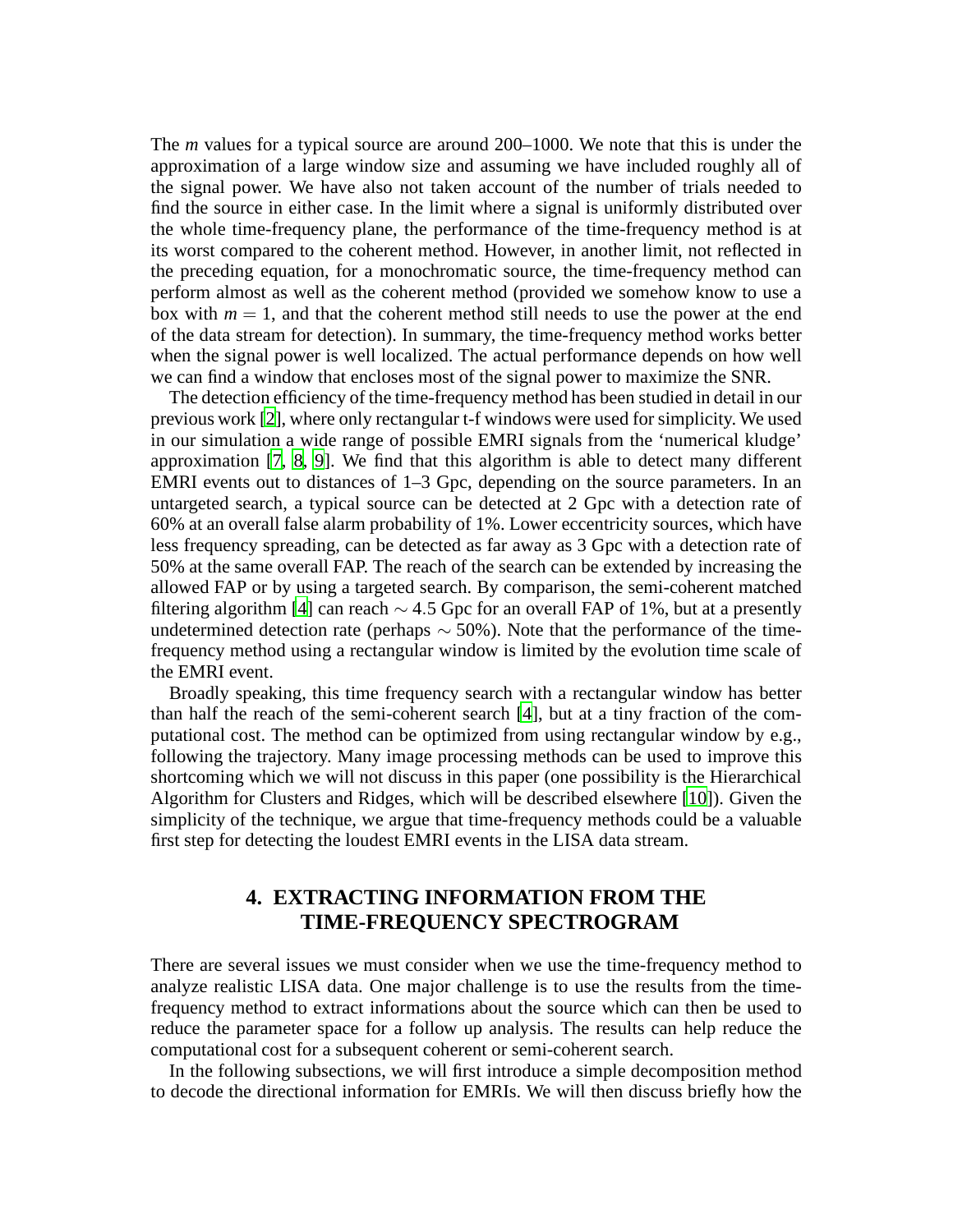outputs can be used to optimize the detection statistic, extract wave information and, to some extent, resolve overlapping sources from distinct directions. We will emphasize EMRI parameter extraction using the t-f method.

#### **4.1. Directional Information**

LISA can be considered as a network of two detectors in the low-frequency limit and three at high frequencies. Therefore, we make use of a network analysis carried out for ground-based GW detectors[\[11](#page-9-10)]. This is summarized as follows. The response of a network of detectors to a source in a given direction is linear. The response in the *k*-th frequency bin and *j*-th segment of time can be written in the frequency domain, after applying appropriate time delays, as

$$
\vec{d}_k^j = A_k^j \vec{h}_k^j + \vec{n}_k,\tag{5}
$$

For the low frequency 2-detector model of LISA at described in [\[5](#page-9-4)], we define

$$
\vec{d}_{k}^{j} = \begin{pmatrix} d_{1k}^{j} / \sigma_{1k} \\ d_{2k}^{j} / \sigma_{2k} \end{pmatrix}, A_{k}^{j} = \begin{pmatrix} f_{1}^{j+} / \sigma_{1k} & f_{1}^{j \times} / \sigma_{1k} \\ f_{2}^{j+} / \sigma_{2k} & f_{2}^{j \times} / \sigma_{2k} \end{pmatrix}, \ \vec{n}_{k}^{j} = \begin{pmatrix} h_{+k}^{j} \\ h_{\times k}^{j} \end{pmatrix}, \ \vec{n}_{k} = \begin{pmatrix} n_{k}^{1} / \sigma_{1k} \\ n_{k}^{2} / \sigma_{2k} \end{pmatrix}, \tag{6}
$$

where  $f_i^{j+\times}$  are the antenna beam patterns of the *i*-th detector to the  $h_i^j$  $\frac{j}{+k}$  and  $h^j$ where  $f_i$  are the antenna beam patterns of the  $i$ -th detector to the  $n_{+k}$  and  $n_{\times k}$  polarizations of a GW from a given direction, at time segment *j*. For more than two detectors, the same formalism can be generalized by adding rows in the data and noise vectors and in the response matrix. Using a singular value decomposition, the response matrix  $A^j$  can be written as  $A^j = u s v^T[12]$  $A^j = u s v^T[12]$  where *u* and *v* are unitary matrices  $(uu^T = I, vv^T = I)$ , and *s* is a diagonal matrix with diagonal values  $s_1 \geq s_2$  called singular values. The signal power from equation [1](#page-1-1) can then be rewritten as a summation of two terms,

$$
P(j,k) = |(u^T \vec{d}_k^j)_1|^2 + |(u^T \vec{d}_k^j)_2|^2
$$
\n(7)

<span id="page-4-0"></span>with,

$$
(u^T \vec{d}_k^j)_1 = s_1^j h_1' + (u^T \vec{n}_k)_1, \ (u^T \vec{d}_k^j)_2 = s_2^j h_2' + (u^T \vec{n}_k)_2,\tag{8}
$$

where  $h'_{1,2}$  are the two components of the  $\vec{h}' = v^T \vec{h}_k$ . We note that each component of  $\vec{h}'$  can be measured statistically independently. Each term in  $P(j,k)$  includes a signal and a noise with the signal proportional to the square of the singular values  $s_{1,2}^2$ , and a noise term of unity variance. The singular values *s*1,*s*<sup>2</sup> for a given source direction are plotted in Figure [1](#page-7-0) for the LISA configuration described in [\[5](#page-9-4)]. It is clear that for most of LISA's orbit (regions of red-color), the two directional sensitivities are comparable and therefore the power summation in equation [\(1\)](#page-1-1) is optimal. However, for a significant fraction of time (region of blue color), one sensitivity can be much less than the other and in some parts of the time-frequency plane, the sensitivity can be nearly zero.

The significance of this is that the summation method in equation [1](#page-1-1) can be further optimized by summing up only terms with large singular values to optimize the SNRs. In other words, we use the data from one or both of the time-frequency planes shown in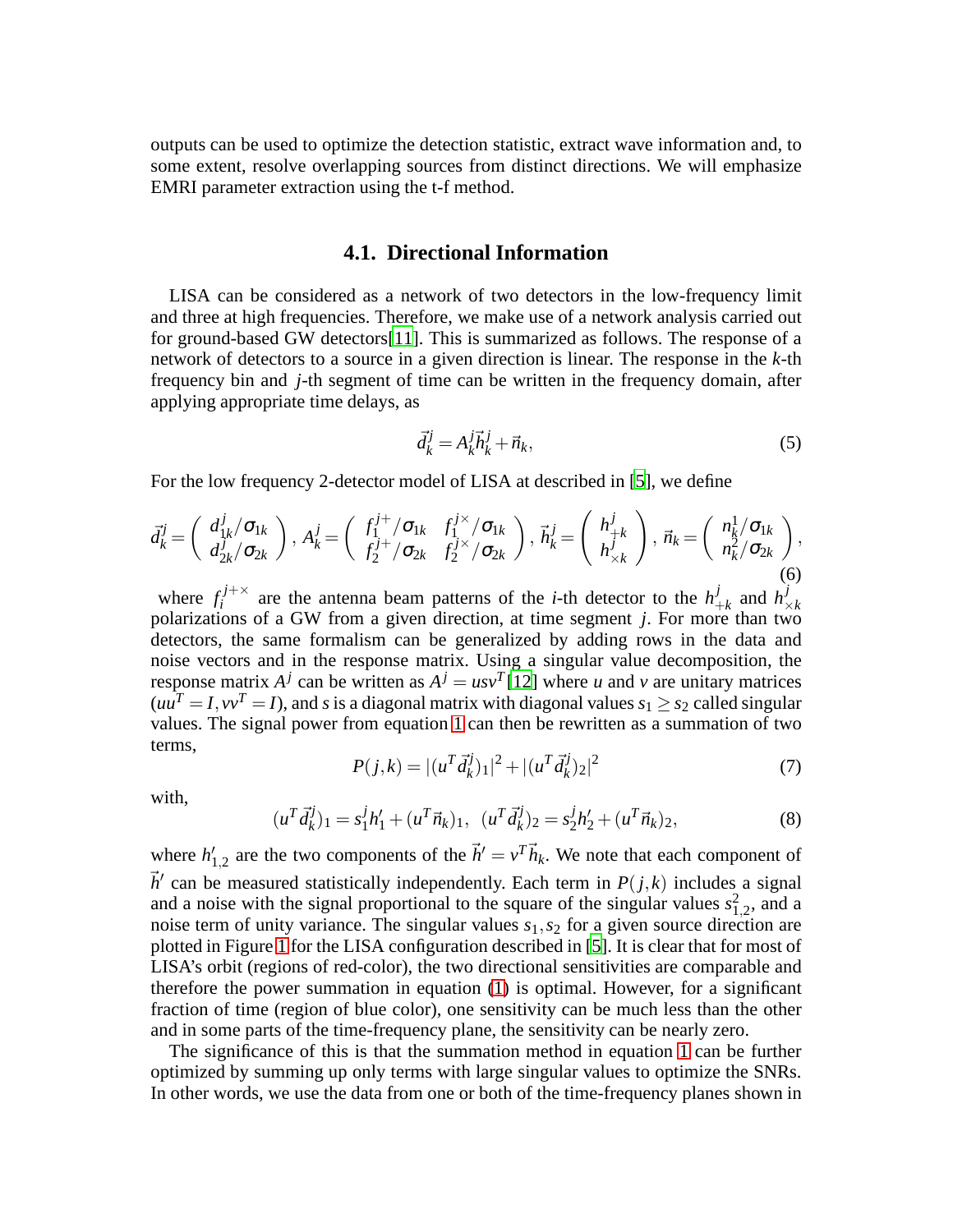Figure [1](#page-7-0) only when they have good sensitivity to the sky direction under consideration. It is clear that the improvement in detection efficiency for this simple 2-detector approximation is limited. However, the situation will be different for configurations accounting for the rotation of the LISA constellation (which encodes more directional information), and at higher frequencies when LISA becomes effectively a 3-detector network. For a 3-detector network, at least one null-stream (a term with zero singular values) that is a linear combination of the three data streams can be constructed. The detection statistics should improve more significantly in this case. The null-stream can also be used to localize the source and as a consistency check to run in parallel with the detection method [\[11\]](#page-9-10).

A direction specific search is required for such a decomposition to work. Based on Figure [1](#page-7-0) and previous studies on the lower limit of LISA's angular resolution [\[5\]](#page-9-4) and work by Pai et al.[\[13](#page-9-12)], the angular resolution of LISA will be quite rough for a timefrequency method. A search grid to cover all sky directions can be as coarse as tens of degrees and the search over multiple directions is therefore not too computationally intensive.

#### **4.2. Constraints on Parameter Space**

Three types of information can be obtained from the time-frequency method once a detection is made — (1)  $f_n(t)$ , the time evolution of the dominant frequency components in the time-frequency plane, where *n* indicates the number of harmonic this frequency is of its fundamental one. An example of this can be seen in the bright "typical" case described in our previous work [\[1](#page-9-0), [2](#page-9-1)]. (2)  $f_n(t)$ , the time derivatives of the dominant frequencies. This can be calculated, e.g., by finite differencing. (3)  $\lt |h(t, f_n)|^2$  >, the signal power in the dominant frequencies, where the brackets  $\langle \rangle$  indicate the average over the time-frequency windows that yield SNRs above the threshold and along the trajectory. The signal power  $|h(t, f_n)|$  can be extracted by inversion of equation [\(8\)](#page-4-0). The measurement uncertainty can be calculated based on the singular values. Small singular values should be discarded using the standard treatment for an ill-conditioned matrix [\[12\]](#page-9-11). The continuous signal power,  $\langle |h(t, f_n)|^2 \rangle$ , can then be estimated from its discrete representation.

A full analytical solution to the dynamical evolution of these three quantities is not yet available for EMRIs. We will therefore make use of the post-Newtonian(PN) treatment described in [\[3](#page-9-2)] to illustrate how the time-frequency method might be used to put constraints on the system parameters. First we must understand the dependence of the dominant frequency components,  $f_n(t)$ , on the system parameters. For a circular orbit around a non-spinning black hole, the dominant GW power output is at twice the orbital frequency. However, when the central black hole has spin and the orbit is eccentric, the GW output is significantly colored by precession effects. The majority of the GW energy is emitted close to periapse, when the object is on a nearly circular "whirl" orbit [\[14,](#page-9-13) [15](#page-9-14)]. The dominant GW emission will therefore be at the effective "whirl" frequency and its harmonics. We are currently developing expressions for the dependence of the whirl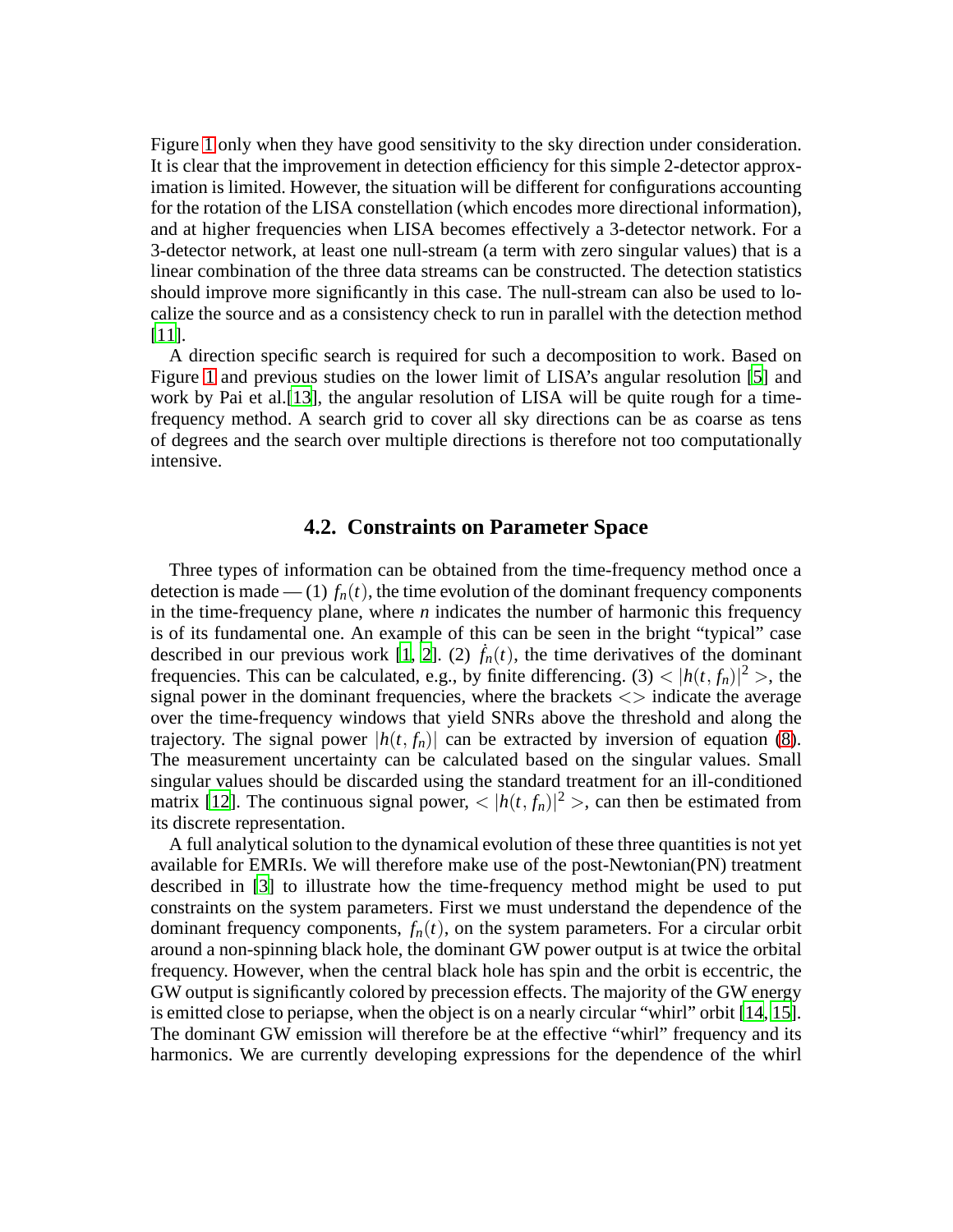<span id="page-6-1"></span>frequency on system parameters. In the PN formalism [\[3\]](#page-9-2), we can write

$$
f_n(t) = n \nu(t) + \dot{\gamma}(t) / \pi = F_1(\nu(t), e(t), \mu, M, S, \lambda),
$$
\n(9)

where  $v(t)$  is the radial orbital frequency at time *t*, and  $\dot{\gamma}(t)$  is the rate of pericenter precession (given by equation (29) of [\[3\]](#page-9-2)). The value of *n* that determines the dominant frequency component (i.e., the "whirl" frequency) depends non-trivially on the eccentricity and spin. The dominant frequencies,  $f_n(t)$ , are therefore functions of  $v(t)$ , eccentricity  $e(t)$ , reduced mass  $\mu$ , total mass  $M$ , magnitude of the SMBH spin *S*, and  $\lambda$ , the inclination of the orbit with respect to the spin direction of the SMBH (assumed fixed in [\[3\]](#page-9-2)).

<span id="page-6-2"></span>The time derivatives,  $\dot{f}_n(t)$ , can also be related to those of the system parameters

$$
\dot{f}_n(t) = F_2(\mathbf{v}(t), e(t), \mu, M, S, \lambda), \tag{10}
$$

where,

$$
F_2 = \dot{v}\frac{\partial F_1}{\partial v} + \dot{e}\frac{\partial F_1}{\partial e} + \dot{\lambda}\frac{\partial F_1}{\partial \lambda}.
$$
 (11)

The time derivatives  $\dot{v}$ ,  $\dot{\lambda}$  and  $\dot{e}$  are results of gravitational radiation reaction. PN expressions for them are given in equations (28)-(30) of [\[3](#page-9-2)] where  $\lambda$  is assumed to be fixed.

A relation between a GW frequency, its derivative and the signal power  $|h(t, f_n)|^2$  at that frequency is

$$
\langle |h(t, f_n)|^2 \rangle = \frac{G}{\pi^2 c^2 D^2} \dot{E}_n / (\dot{f}_n f_n^2) = F_3(\nu(t), e(t), \mu, M, S, \lambda, D). \tag{12}
$$

<span id="page-6-3"></span>where  $D$  is the distance to the source,  $F_3 = G/(\pi^2 c^2 D^2) \dot{E}_n/(F_1 F_2).$  Under the quadrupole approximation, the energy power radiated at the *n*-th harmonics can be written as [\[16](#page-9-15)]

$$
\dot{E}_n = \frac{32}{5} \frac{G^{7/3}}{c^5} \mu^2 M^{4/3} (2\pi v(t))^{10/3} g(n, e(t)).
$$
\n(13)

<span id="page-6-0"></span>As an illustration, we show in Fig. [2](#page-7-1) the time-frequency power density for a "typical" EMRI source of  $10+10^6$  *M* $\odot$  at  $d=0.5$  Gpc (same as Fig. 1, left panel of [\[1](#page-9-0)]). Trajectories of frequency evolution vs time and harmonic structures are apparent. The weighted average of the quantity  $f_k^2$  $\frac{d^2}{k}$   $|h_k|^2$  for the same source are then calculated for each point on the t-f plane using Eq. [8,](#page-4-0) assuming that we have obtained directional information. In Fig. [3,](#page-8-1) we plot  $f_k^2$  $h_k^2 |h_k|^2$  vs frequencies at four different times. The signal power distributions among frequency harmonics and their evolution are clearly observable. Data points of signal frequencies, their derivatives  $(f_n, \dot{f}_n)$  and the fundamental frequency  $v$ , can be easily measured from the figure. Once the harmonic structures are identified, eccentricities can be estimated from the relative power in different harmonics (from function g(n,e) in Eq. [13\)](#page-6-0) and  $\mu M^{2/3}/D$  can be estimated. A quantitative study for this approach is under way.

In summary equations [\(9\)](#page-6-1), [\(10\)](#page-6-2) and [\(12\)](#page-6-3) provide an illustration of how constraints on the parameter space and information on  $e(t)$ ,  $v(t)$  etc. can be derived from a t-f map.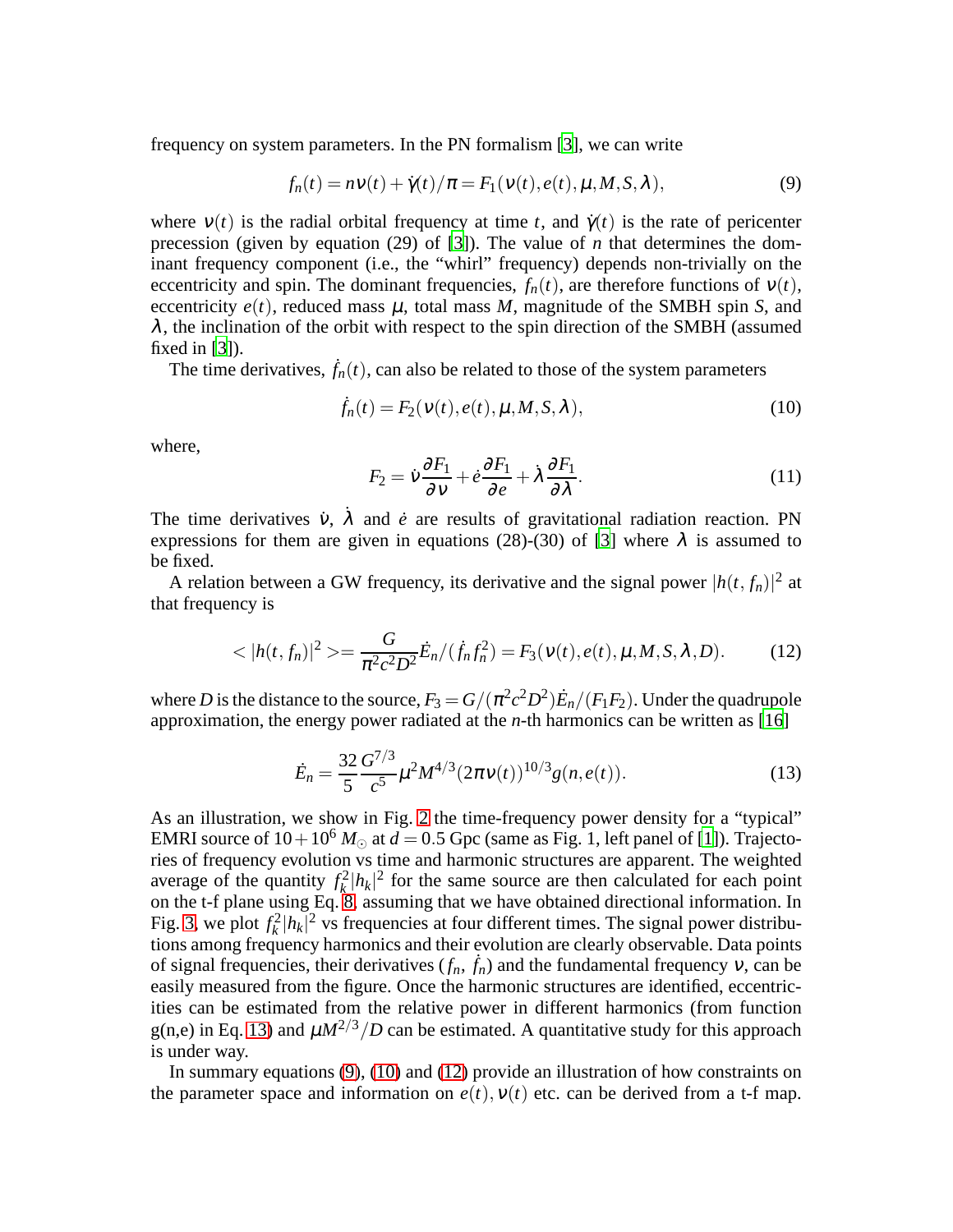

<span id="page-7-0"></span>**FIGURE 1.** Singular values  $s_1$  (upper panel) and  $s_2$  (lower panel) of the response matrix *A* (Eq. [8\)](#page-4-0) in the time-frequency plane. The EMRI source is placed at longitude  $\phi = 60^{\circ}$ , and latitude  $\theta = 57^{\circ}$ , Ecliptic orbits. LISA's antenna beam pattern is taken from [\[5](#page-9-4)]. Higher singular values (redder color) indicate higher directional sensitivities of LISA.



<span id="page-7-1"></span>**FIGURE 2.** The t-f power density for a typical EMRI source at  $d = 0.5$  Gpc (see text). Harmonic structures of signal frequencies and yearly amplitude modulation caused by LISA's directional sensitivity are evident (cf Fig. [1\)](#page-7-0). Optimistically, we expect <∼ 3 such events in three years.

If we assume that we have detected  $N_h$  harmonics and that along each trajectory we have *N<sup>t</sup>* independent data points above the detection threshold, then in principle 3*NtN<sup>h</sup>* data points can be used to constrain the  $2N + 5$  unknowns  $v(t)$ ,  $e(t)$ ,  $\mu$ ,  $M$ ,  $S$ ,  $\lambda$ , and  $D$ If the SNR is high enough, these parameters can then be calculated using, e.g., the least squares method.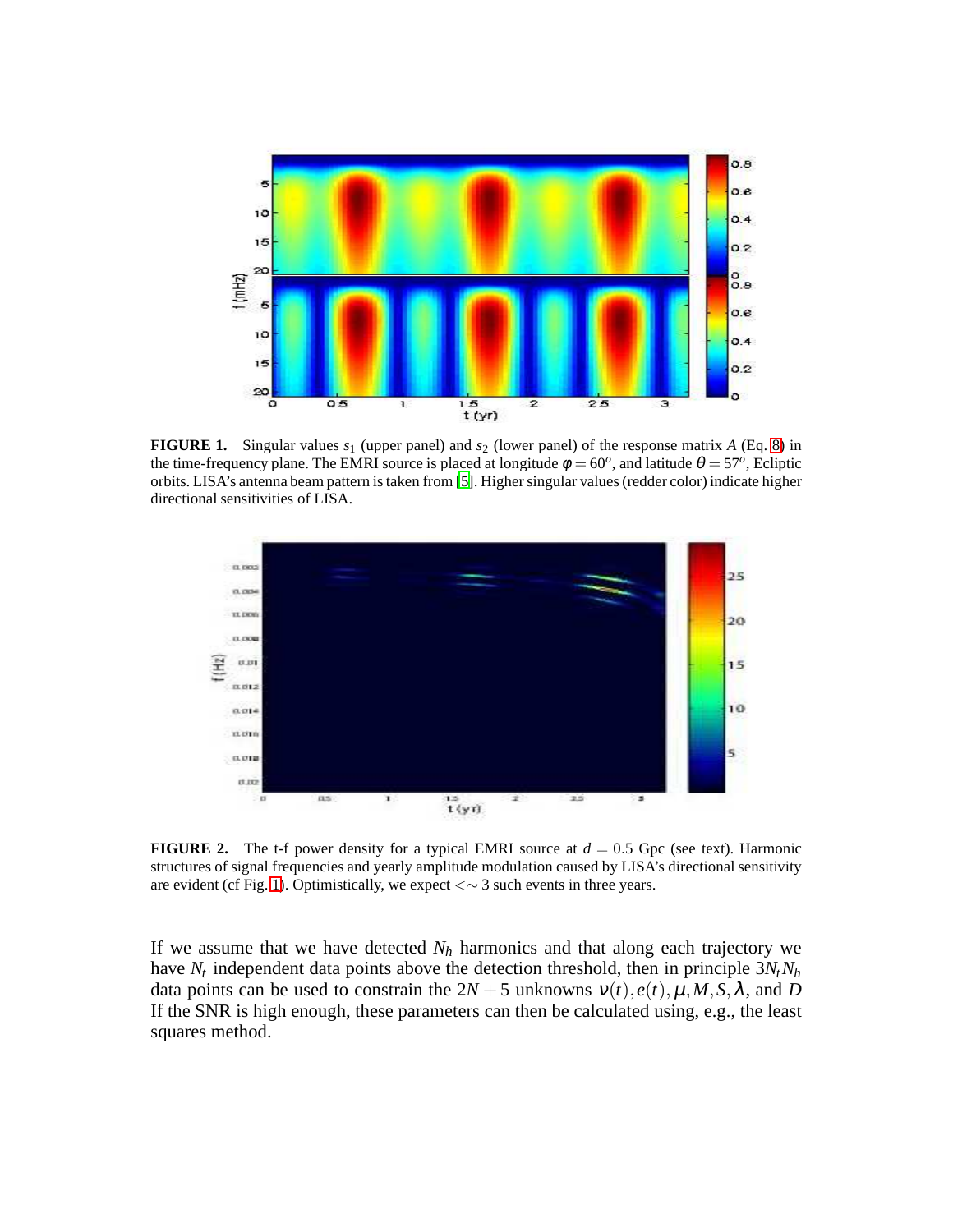

<span id="page-8-1"></span>**FIGURE 3.** The normalized energy power  $f^2 |h_f|^2$  vs frequency at four different times for the same EMRI source of Fig. [2](#page-7-1) at  $d = 0.5$  Gpc. The 3rd –6th harmonics of the radial frequency can be identified at  $t = 1.71$  yr (solid curve) and at  $t = 1.84$  yr (dashdot line). The four peaks at later times of  $t = 2.71$  yr (dotted line) and of *t* = 2.81 yr (dashed line) are very close to the 2–5th harmonics of the radial frequency.

#### **5. DISCUSSION**

<span id="page-8-0"></span>We have reviewed a time-frequency method that can be used to detect bright EMRI sources. We have discussed the performance of this method — previous studies have shown that this method can be effective in detection of EMRIs at distances of up to 1–3 Gpc depending on the system parameters. We have proposed a recipe based on singular value decomposition to decode the directional information about EMRI sources. We have presented a method to constrain the parameter space using the PN evolution equations given in [\[3\]](#page-9-2). The parameter space can be constrained using equations [\(9\)](#page-6-1), [\(10\)](#page-6-2), and [\(12\)](#page-6-3). For a detection of  $N_h$  harmonics with  $N_t$  data points on each trajectory (assuming all trajectories are generated by the same EMRI), there are in principle  $3N_hN_t$ data points that can be used to constrain the  $2N_t + 5$  unknowns  $e(t)$ ,  $v(t)$ ,  $\mu$ ,  $M$ ,  $S$ ,  $D$  and  $\lambda$  for the PN expressions in [\[3\]](#page-9-2). Therefore, in this simplified model, it is possible, in principle, that the total number of observed data points from the time-frequency method can be larger than the number of unknowns and the equations can be solved. A quantitative study is underway and results will be presented in a follow-up paper.

Another unsolved issue is the problem of confusion caused by the WD-WD binaries in the LISA data. Three different types of information obtained from the time-frequency method can be used to distinguish them from EMRIs. One is the frequency binsize which gives the maximum SNR, the other is the shape of trajectories and the third is the directional information. The maximum SNR of a signal can be obtained only in the correct direction and with box sizes smaller than the signal spread. WD-WD binary signals are expected to be single-bin (since the Doppler shift is negligible for our frequency bin sizes) and the trajectories should exhibit very little time evolution.

At the end, the time-frequency method provides directly measurements of EMRI in